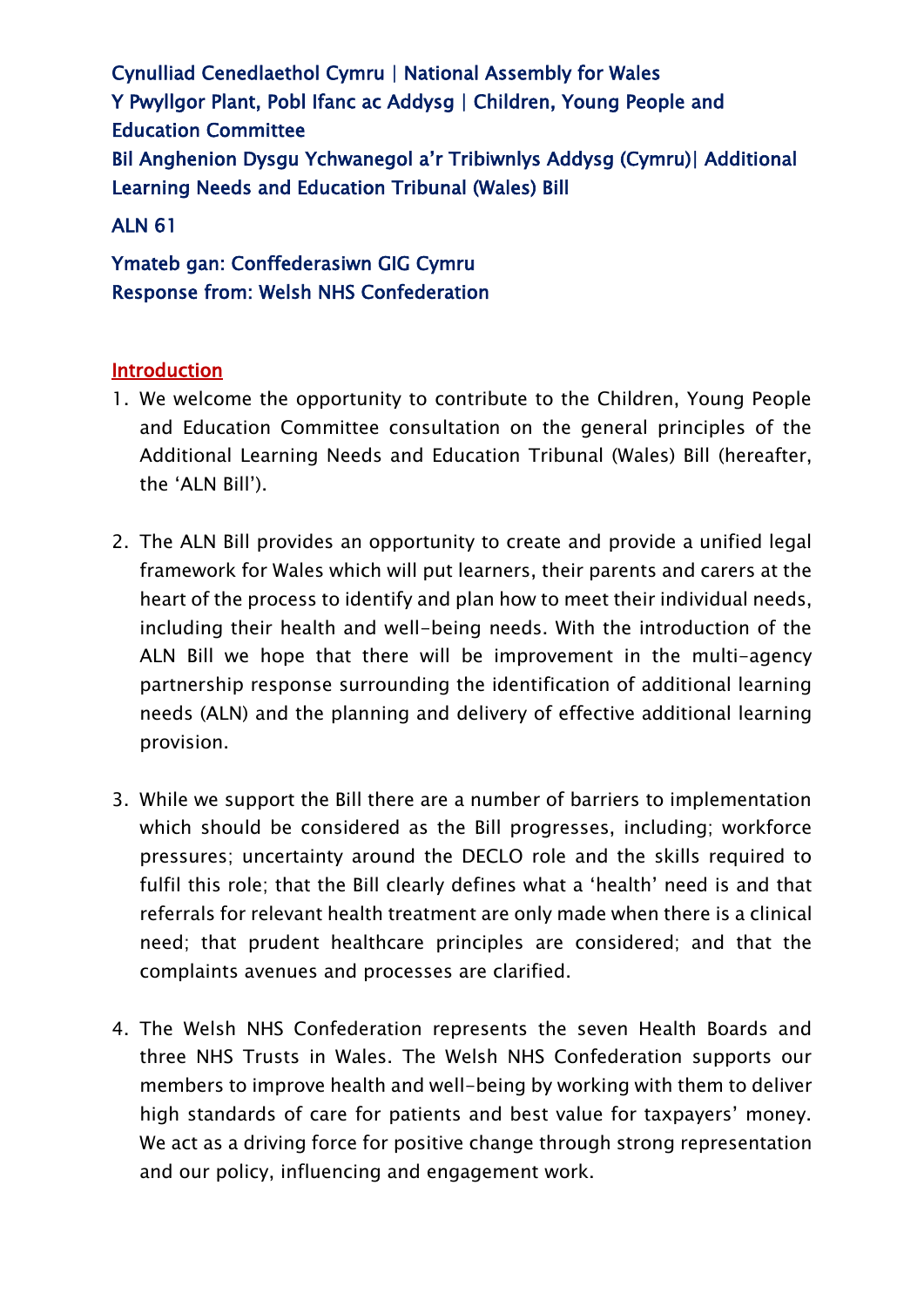## **Questions**

- The general principles of the Additional Learning Needs and Education Tribunal (Wales) Bill and whether there is a need for legislation to deliver the Bill's stated policy objectives;
- 5. We supports in principle the overarching policy objectives and core aims of the ALN Bill. The ALN Bill has the potential to help improve health and wellbeing outcomes, and ultimately life opportunities, for children and young people with ALN in Wales. While legislation is necessary, it must be recognised that the ALN Bill is but one part of Welsh Government's wider ALN Transformation Programme.
- 6. The ALN Bill is welcomed because it will meet the holistic needs of children and young people. We are aware that the role of the NHS received criticism from a range of stakeholders during the consultation in 2015 on the draft ALN Bill. The criticism around a perceived lack of engagement and commination by health practitioners within the special educational needs (SEN) process; poor information sharing and multi-agency working; the lack of statutory duties placed on health and the disparity between the responsibility on local authorities compared with health bodies has been taken on board by the NHS. This Bill will encourage improved collaboration and information sharing between agencies, which are essential to ensuring that ALN are identified early and the right support is put in place to enable children and young people to achieve the best possible outcomes. We also support the strengthened statutory requirements which will have the effect of ensuring that practice is applied consistently for all learners across Wales.
- 7. A jointly developed integrated, multi-agency single plan is to be welcomed, particularly one that reinforces the child and family voice in the production. While there is nothing in existing legislation that prevents that, it is clear that the interpretation and practice of the Bill is to ensure the delivery of a co-ordinated plan across agencies.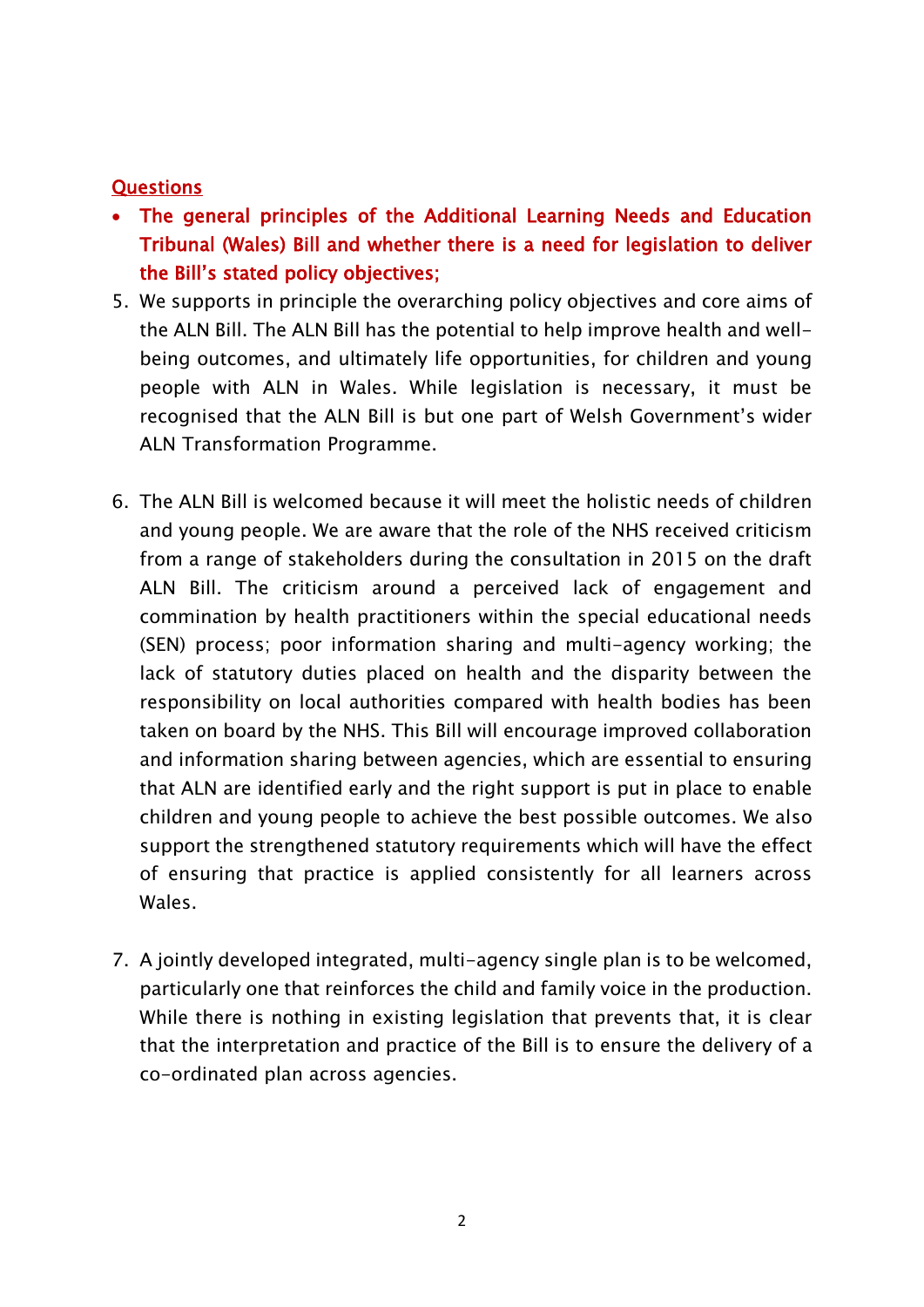- 8. While we welcome the ambition of the Bill to improve outcomes for children and young people and the general principles of the Bill, we do however have a number reservations. These include;
- a) The engagement and provision, or availability, of adult health services;
- b) Appropriate Information Technology structures for communication and sharing of information;
- c) Identifying what is a 'health need' within the ALN Bill and the capacity for the NHS to support everyone identified as having a 'health need'; and
- d) A stronger reference to the UN convention on the Rights of the Child within the Bill would be welcomed.
- 9. Finally, we need to ensure that the ALN Bill focuses on outcomes rather than entitlements to duties and inputs. In the ALN Bill we note the strengthened section on duties placed on Health Boards to consider whether there is a relevant treatment or service that is likely to be of benefit. In line with prudent healthcare principles, health must always be a matter for clinical judgement, based on person centred, individualised plans with realistic prognosis for outcomes from any input. This principle must be reflected within this legislation because it will then be more consistent with the existing duties on health. We recommend that section 18 (4) of the ALN Bill includes the words "based on clinical need" to provide further clarification for the NHS when referrals are made e.g. section 18 (4) of the ALN Bill be amended to state "If the matter is referred to an NHS body under this section, the NHS body must consider whether there is a relevant treatment or service that is likely to be of benefit in addressing the child or young person's additional learning needs, based on clinical need".

# Any potential barriers to the implementation of the key provisions and whether the Bill takes account of them;

- 10. There are some potential barriers to the implementation of key provisions that need to be considered as the Bill progresses through the Assembly.
- 11. The barriers to the implementation for Health Boards for key provisions include: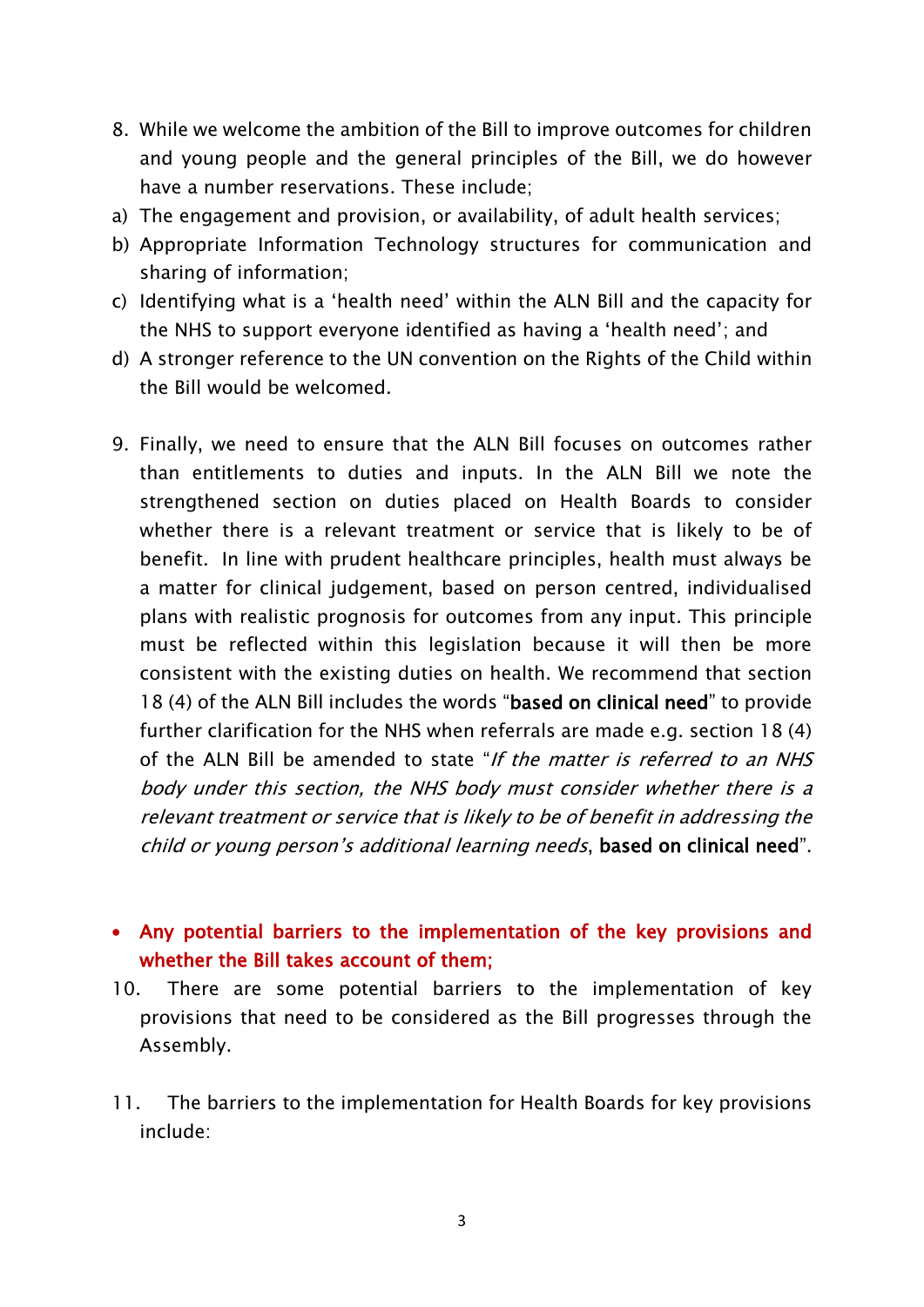- a) Consistency of interpretation, definitions and expectations across different Local Education Authorities (magnified possibly by school governing bodies' variance). The Code of Practice needs to be robust in developing agreed definitions for "health" needs as per Part 2 of the ALN Bill. Health Boards' experiences is that there is a difference of understanding of what may be considered "health" issues in other agencies, such as education, which results in over-referral, an over-estimation of what therapy is able to do and, more importantly, develop an unrealistically high expectation from teachers, families and children on the importance of a "diagnosis" or the availability of a "treatment" to the whole process, the provision of care and the eventual outcome. This counters the policy of prudent healthcare, which is being implemented across the NHS, and the key principle of " $Do$ only what is needed, no more, no less; and do no harm".
- b) The ALN Bill separates educational needs from health and social care needs which is likely to promote disagreements between funding organisations. For example, if a child is challenged with toileting and this means they cannot access their classes, would this be considered a health or education issue? There are many other examples of where the distinction between a health need and an education need is unclear and this is particularly unhelpful for children, young people and their families accessing services. The ALN Bill does not always appear to support other public service policy to increase and improve integration for a seamless service for citizens in Wales.
- c) Availability of resource in terms of finance and individuals with the necessary competencies to fulfil the role of the Designated Education Clinical Lead Officer (DECLO). There is a national shortage within most child health professions and the burden of work relating to safeguarding and child care legal work is expanding. Working through the role in the pilot areas and preferably working in Local Education Authorities clusters that match Health Boards' footprints would go some way towards alleviating this situation. The principles behind the DECLO role are excellent and we would support its development and the move to a role focussing on coordination, liaison and troubleshooting as this would enable clinicians already involved with the child or young person to contribute specific clinical advice. However, the training requirements that the ALN Bill will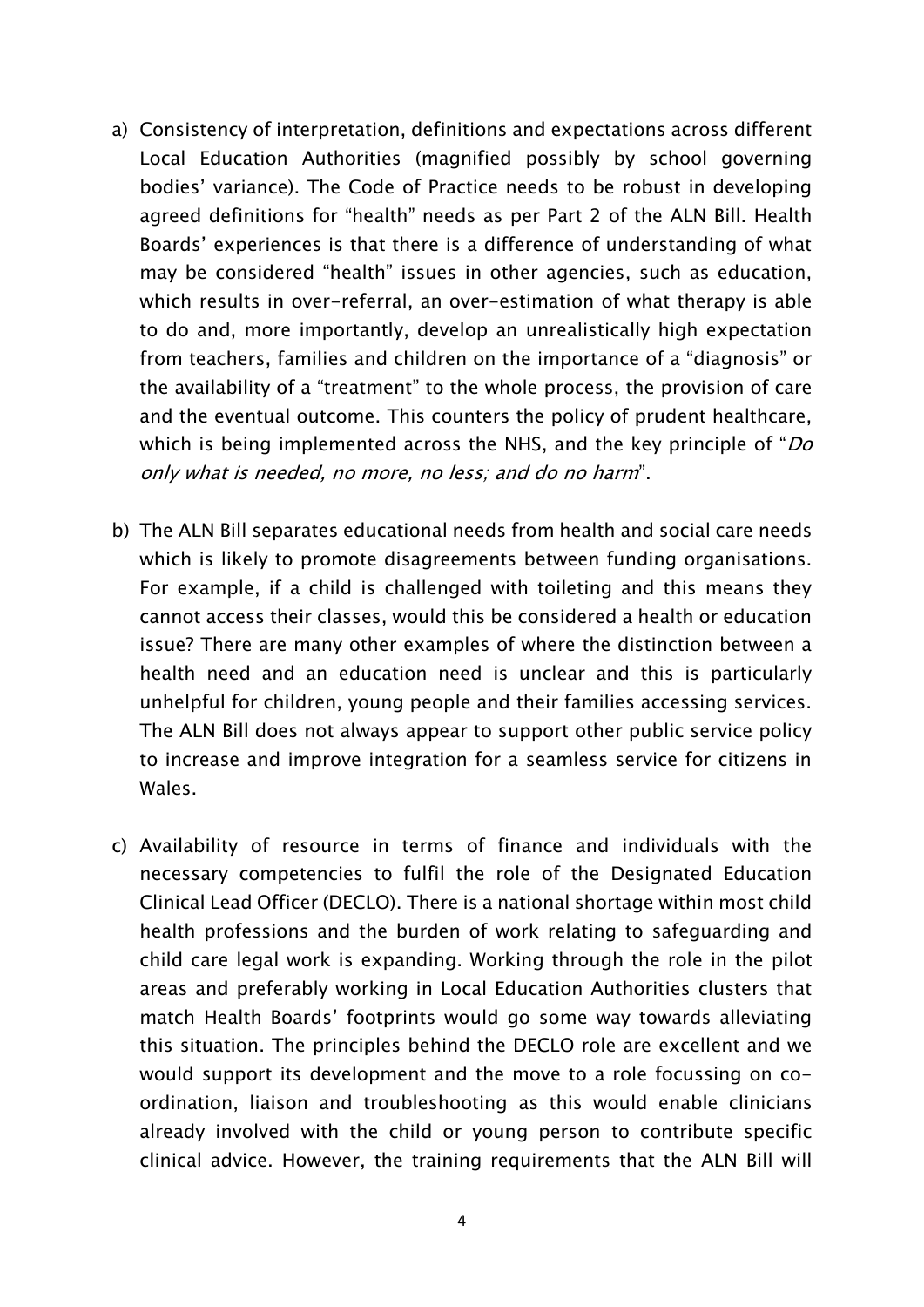place on NHS staff to enable them to provide informed advice into the new system will require resources, both in relation to time and finance, and could decrease the clinical availability of frontline services in the short term.

- d) We feel the Individual Development Plans (IDP) will be labour intensive, particularly in terms of the logistics of sharing the Plans without an IT system across the various agencies. We are currently unable to predict how many IDP's will require health contribution and feel that there will be a significant increase in demand on services which are already stretched in their capacity. While having the health referral considered at a planning meeting, with health professionals present, consulted with and support the referral, can potentially reduce the likelihood of problems and disagreement, the capacity of the present workforce must be considered.
- Whether there are any unintended consequences arising from the Bill;
- 12. There are a number of unintended consequences arising from the ALN Bill that need to be considered, including:
- a) Confusions as to which single unified plan is applicable, given the requirements under the Social Services and Well-being Act 2014 and the Mental Health (Wales) Measure 2010 to provide one. Some clarity around unification of templates may be helpful for families and young people;
- b) Inadequate support and early intervention could result in increased costs to accommodating children and young people away from home and addressing chronic health conditions in the long term;
- c) As highlighted previously, identifying what is a 'health need' versus an education need is often ambiguous within the IDP;
- d) How is "benefit" defined within the ALN Bill? The Minister stated to the Children, Young People and Education Committee on the 12th of January; "if an NHS body identifies a treatment or service that is likely to be of benefit in addressing the child's or young person's additional learning needs then the NHS body must, not may, secure treatment". The precise meaning of the term 'benefit' is ambiguous and not presently clearly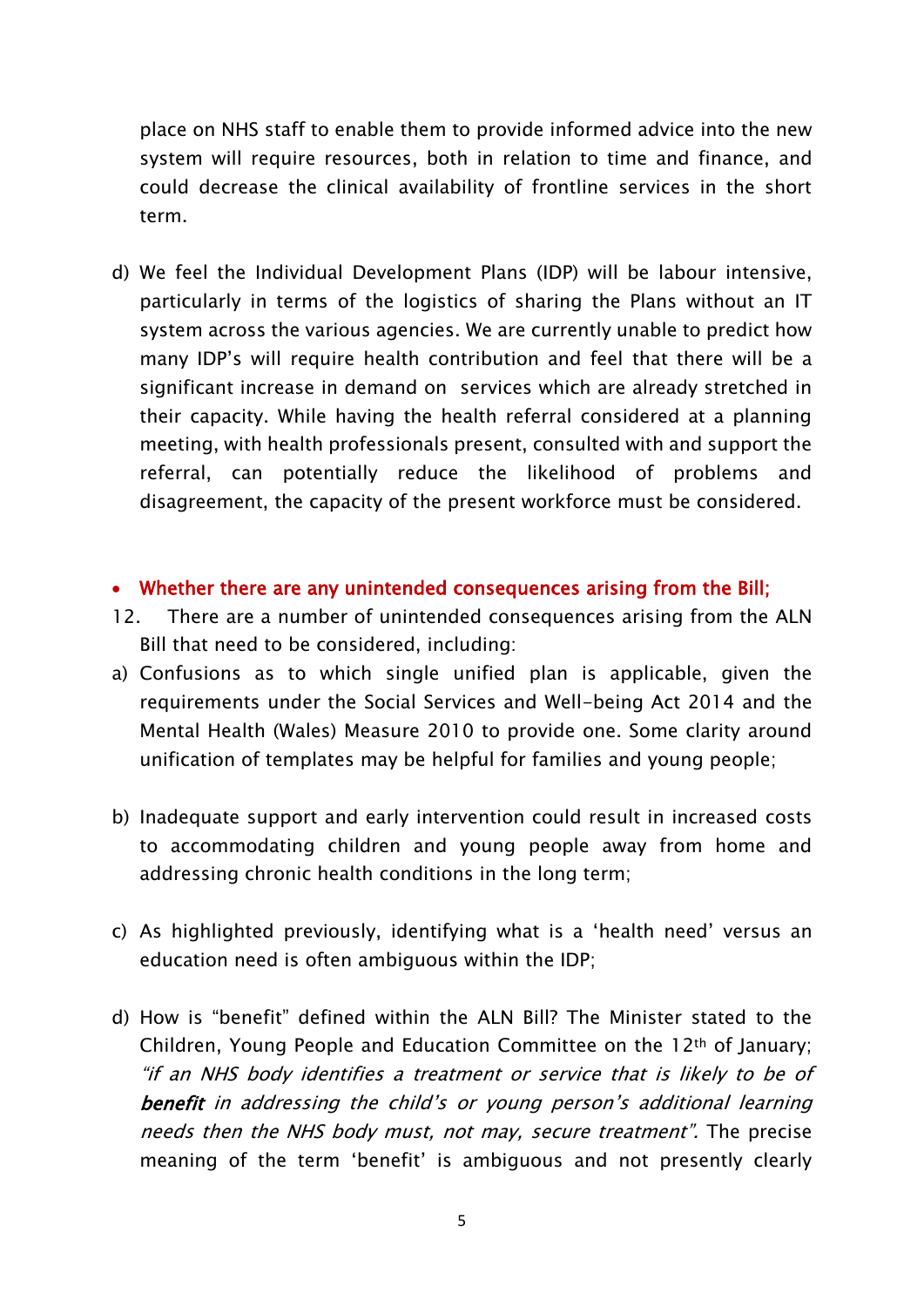defined. When considering the principles of prudent healthcare this causes a conflict, as many treatments may be considered of likely benefit but not robustly evidence based or considered to be clinically effective in achieving the best outcome for the patient. The broader impact of this is around the longer term implications for funding for therapy services/allied health professionals if treatment must be provided, especially with the age range increasing to 25 years, and the present capacity within the service;

- e) Despite the ALN Bill, public bodies, including the NHS, are still working to different targets, including waiting times, across agencies which could cause conflict and disagreement;
- f) There will be administrative consequence for the NHS, and other public bodies, with the increase in contribution to IDP's.

### The financial implications of the Bill

- 13. Overall we believe that the financial implications of the ALN Bill have been underestimated, especially for the additional duties around supporting 16-25 year old and the recruitment costs to recruit for the Designated Education Clinical Lead Officer (DECLO) role.
- 14. The DECLO role sits within health and is considered to be cost neutral. However, Health Boards do not have anyone fulfilling the components of this role currently and therefore no capacity to release a member of staff for this role. The limited components undertaken by Health Boards are currently provided by Paediatricians. These are not defined sessions which could be released to provide anything else, and therefore investment in this role would not be cost neutral. Furthermore, where a treatment is defined as being of 'likely benefit' and Health Boards must therefore seek to provide it, but does not have trained professionals, or the resources, to provide the necessary treatment. Thus the outsourcing of this service will have financial implications on Health Boards.
- 15. We are supportive of the development of single statutory plans and a focus on collaborative working to improve outcomes for children and young people. However we have a number of concerns about the resource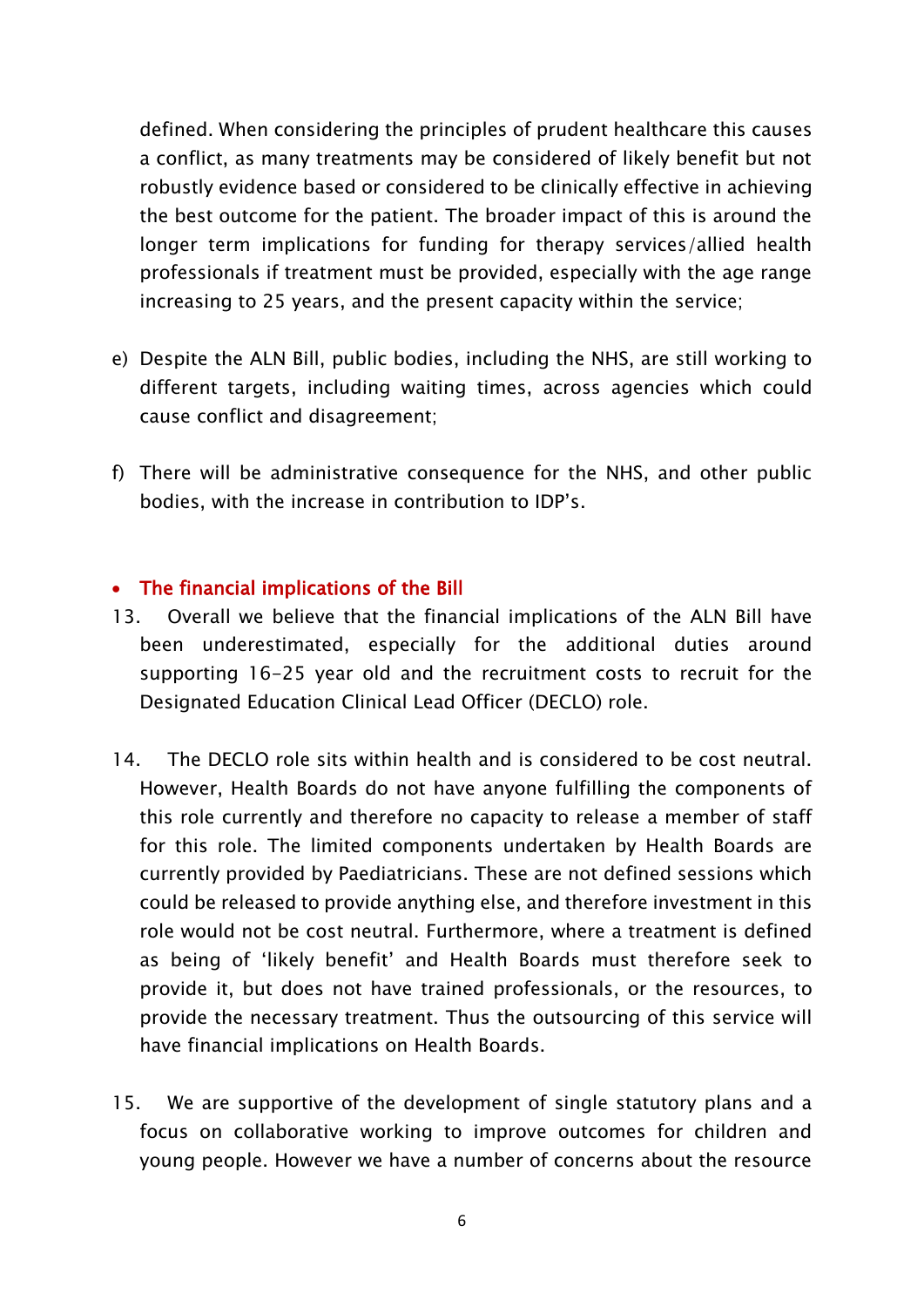implications of such a development, with particular regard to attendance at meetings. For example, learning from the implementation of the SEND reforms in England has suggested that capacity is a major issue and there are commissioning gaps in Speech and Language Therapists (SLT) support for 0-2 age group and 16-25. Under the current system, SLTs who treat children with non-complex needs attend schools to assess the needs of the child and prepare written care plans which are often shared by post and by e-mail. Under the new legislation we understand that SLTs could be invited to attend a far higher number of meetings in person given that all children with ALN will now have multi-disciplinary Individual Development Plan (IDP) meetings. Approximate calculations within one Health Boards in Wales suggest that we may move from a system where SLTs attend multidisciplinary team meetings for 25% of current case load (statements of educational need and a minority of School Action Plus) to a situation where SLTs would be invited to attend meetings for 90% of the caseload. This is one example of the increased caseload for one professional group but it is likely to be relevant to other Allied Health Professionals caseloads. Thus the ALN Bill will have an impact on workforce capacity and resources so the legislation is unlikely to be cost neutral.

# Whether the Welsh Government's three overarching objectives are the right objectives and if the Bill is sufficient to meet these;

16. The Welsh Government's three overarching objectives are the right objectives and the ALN Bill in its entirety is sufficient to meet these. However, as highlighted above, consideration is needed around the potential barriers and also the role of the DECLO. We feel this role is pivotal to making this work and potentially the time per population for the role is underestimated.

# Whether the Welsh Government's ten core aims for the Bill are the right aims to have and if the Bill is sufficient to achieve these;

17. The 10 core aims are the correct aims but there needs to be consideration as to the overlap with other legislation that similarly seeks to develop integrated, person centred and multiagency plans. Consideration in the Code of Practice needs to be given to potential dispute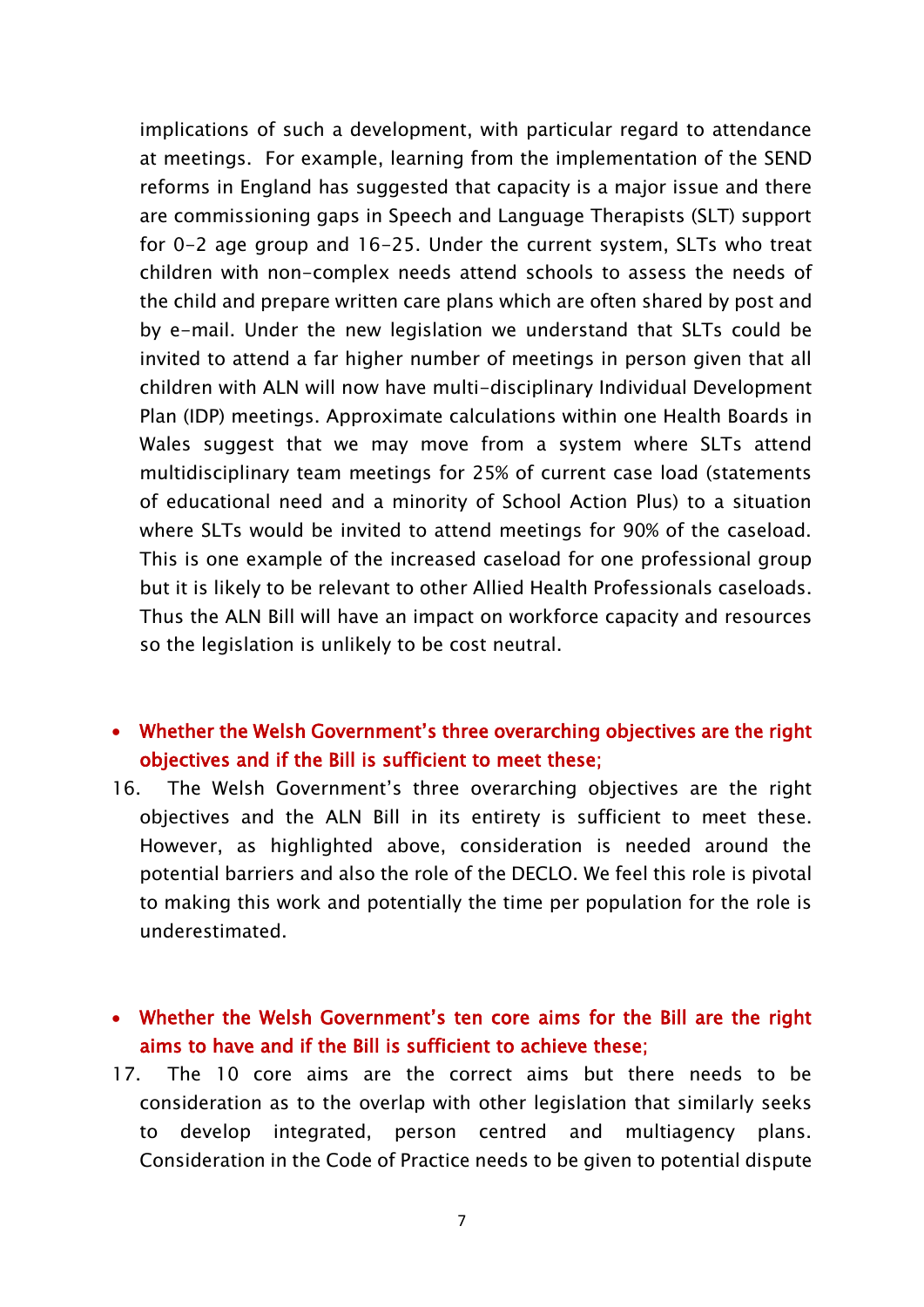resolution with NHS providers given concerns identified previously in our response as this can be given as an issue in the current system when families and education departments are at an impasse.

# The provisions for collaboration and multi-agency working, and to what extent these are adequate;

- 18. The current provisions are proportionate for legislation at this time. The underlying Code of Practice and the development of an effective DECLO role should ensure that the inter-department and interagency relationships will hopefully lead to a move away from a heavy reliance on statutory requirements to the delivery of services. Ensuring that all organisations have performance measures that ensure the aspired outcomes for the child and young person described in the ALN Bill, are achieved would facilitate this but it is important that structures are put in place, such as appropriate information technology, to create a shared interface for collaboration and communication, to improve multi-agency working. As well as technology, there needs to be further strengthening of all pathways between Local Education Authorities and Health Boards to improve multi-agency working.
- 19. With fiscal pressures on all agencies there is potential for competing priorities to impact on the ability to provide what is outlined as true health provision through the ALN Bill e.g. referral to treatment waiting list targets for health versus ALN statutory requirements. In a time of austerity and stretched resource, stronger and increased legislation and duties on health runs the risk of health resource being allocated on the basis of legal requirements rather than clinical needs and outcomes, which is the underlying principle at present within the NHS in Wales.
- 20. To ensure effective future collaboration between agencies, workforce planning and sustainability of all services will need to be considered, including potential investment to ensure all agencies are held to account. The responsibility for most IDP's will sit with schools but this will have an impact on health because Health Boards will be required to collaborate with individual schools on more cases.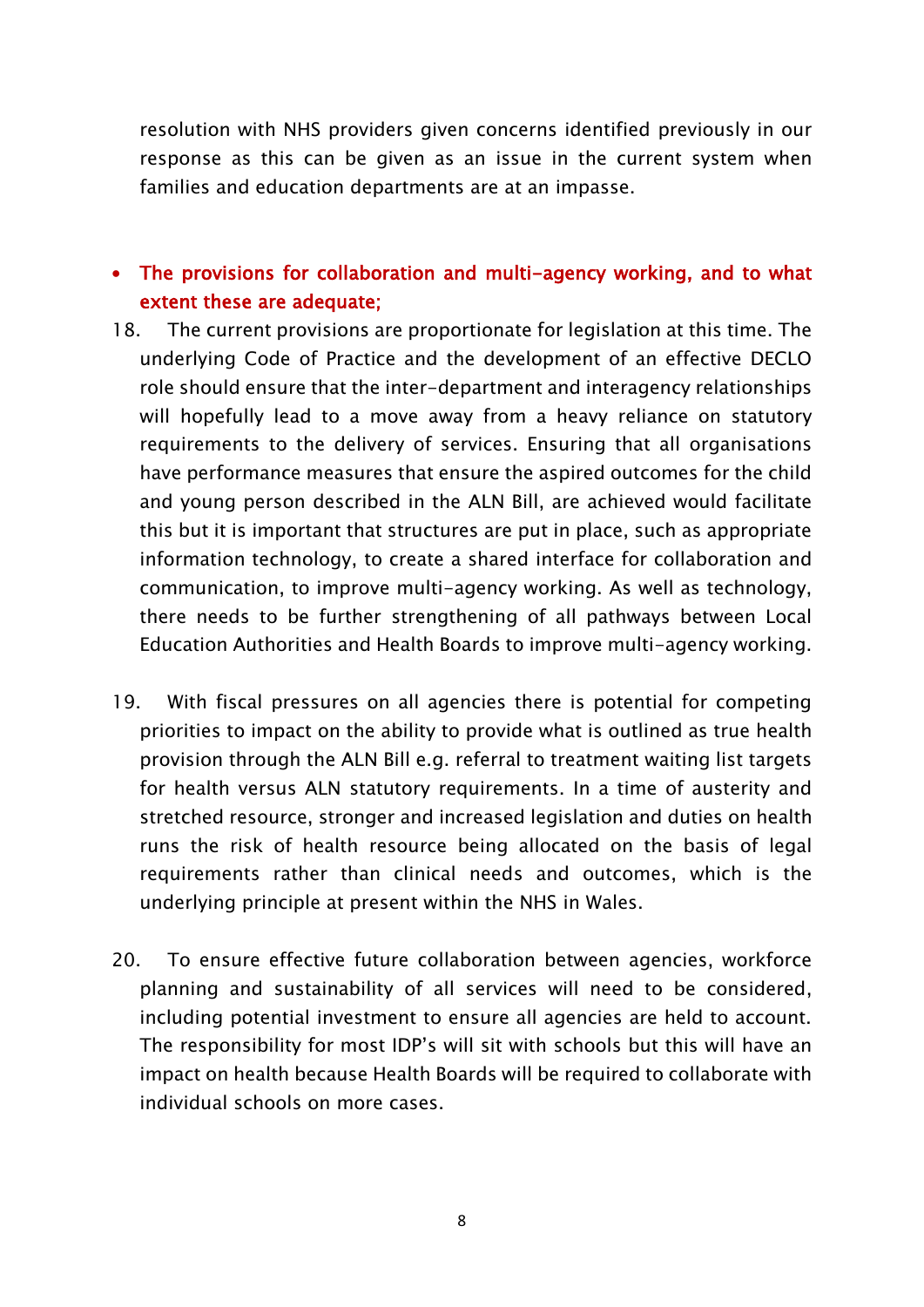- Whether there is enough clarity about the process for developing and maintaining Individual Development Plans (IDPs) and whose responsibility this will be;
- 21. The ALN Bill is clear in relation to education taking responsibility for developing and maintaining IDP's whilst co-opting agencies to meet children and young people's individual needs. However we suggest that there is a need for a standardised template for the IDP to ensure consistency across Health Board areas and across Wales.
- 22. It is positive that the ALN Bill promotes the increased participation of the child in the IDP process. However, how this will be facilitated and whose responsibility it will be to ensure it takes place, particularly for children with communication difficulties, is unclear. Furthermore, Health Boards will have the responsibility to ensure that the information held within child and young person's IDPs is up to date, appropriate and reflective of their current need. Without defined time and workforce capacity, this is likely to be unachievable.

#### Whether Bill will establish a genuinely age 0-25 system;

- 23. On its own the ALN Bill will not establish a genuine 0 25 year old system because many services in health and social care will continue to operate with a predominately 16 – 18 transition. It is important that strong consideration is given to transition at 25 as simply moving the age does not resolve historical problems. Furthermore, the current legislative rights and responsibilities for children in the UK at present require transition ages of anything between 14 and 25, and whilst 25 is likely to be easier, it will not suit 100% of people 100% of the time. Flexibility is key around the strengths, needs and wishes of the young person.
- 24. In addition, there are a number of practical obstacles to address. The current adult health system has few generalists to provide the necessary overview of the needs required in the process. The development of professionals to work across this age range is particularly challenging. From a professional developmental and workforce level, the skills necessary to work with this age group are different to younger children, not least the understanding of some of the legal requirements of consent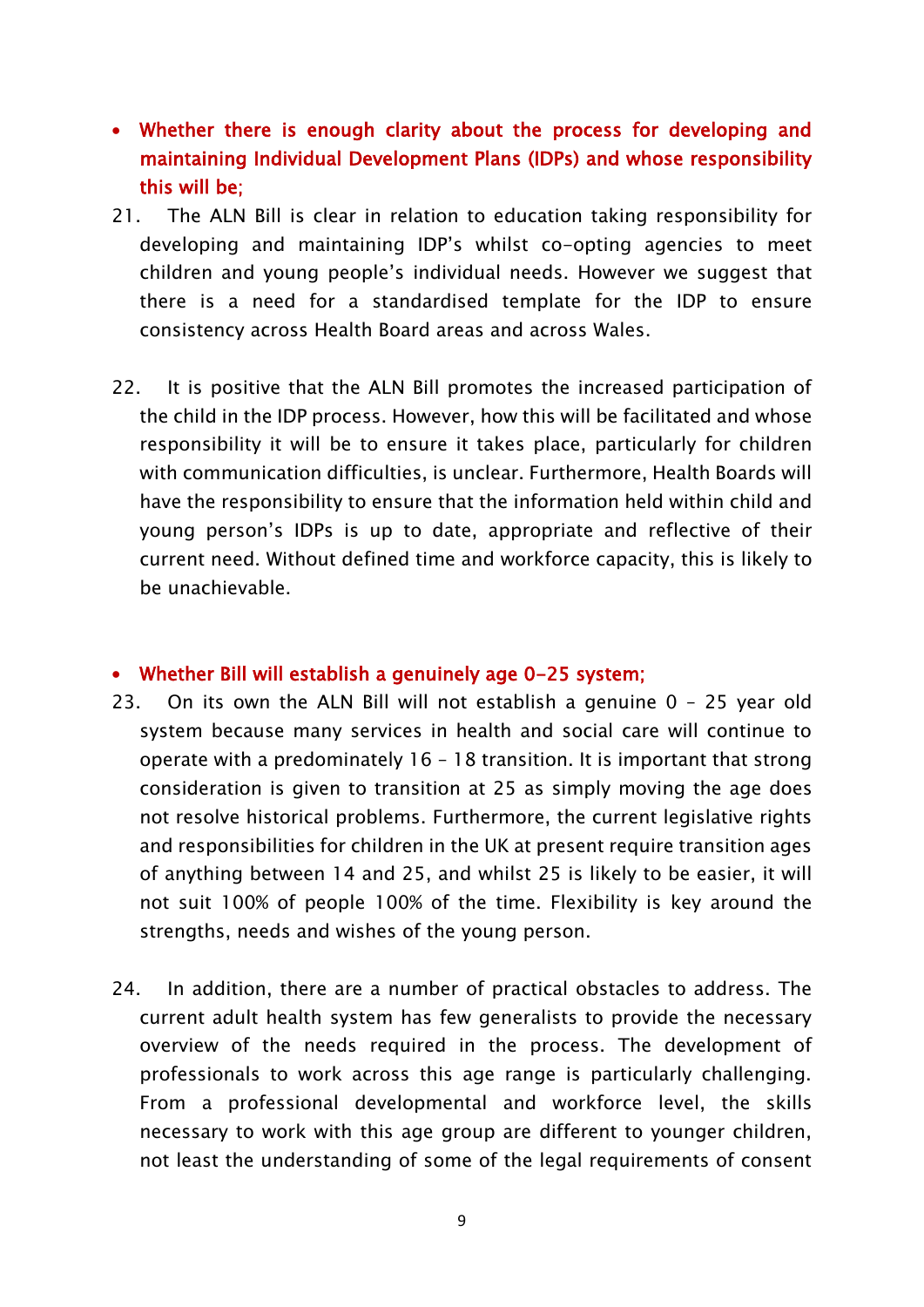etc. It is unlikely to be a genuine 0-25 system without substantial investment to ensure equity or provision for all children and young people's needs across this age range.

- 25. As part of considering the system as it stands there are three key issues that the ALN Bill needs to consider and address when looking at establishing a genuine age 0 – 25 system. The three areas are:
- a) Children of non-statutory school age with defined needs who should have access to services via ALN but may not be in school. What is the plan to address this and robustness around it;
- b) Children in mainstream school with defined needs who require access to support from health services and how they are provided across mainstream sector; and
- c) Post 16; young people who continue within education and how their therapy needs will be provided/addressed through adult services.

### • the capacity of the workforce to deliver the new arrangements;

- 26. As highlighted previously there are concerns in relation to the capacity of the present NHS workforce to deliver the new arrangements. As previously discussed, there is concern around the numbers of available staff to fulfil the role of DECLO and capacity across the whole workforce, including within allied health.
- 27. Overall the DECLO role is supported, if capacity and investment is provided, because the role will provide a strategic co-ordinator role in Health Boards and will support the development of IDPs. The outcome of the trials of the role currently underway across two Health Board areas will help to inform the final job description and best practice in terms of collaboration with Local Authority education and social services under the ALN Bill. Under the present Bill, Health Boards must designate an officer, who is a registered medical practitioner or a registered nurse or another health professional, to have responsibility for co-ordinating the Board's functions in relation to children and young people with ALN. As the Bill has been written, Health Boards may only designate an officer it considers to be suitably qualified and experienced in the provision of health care for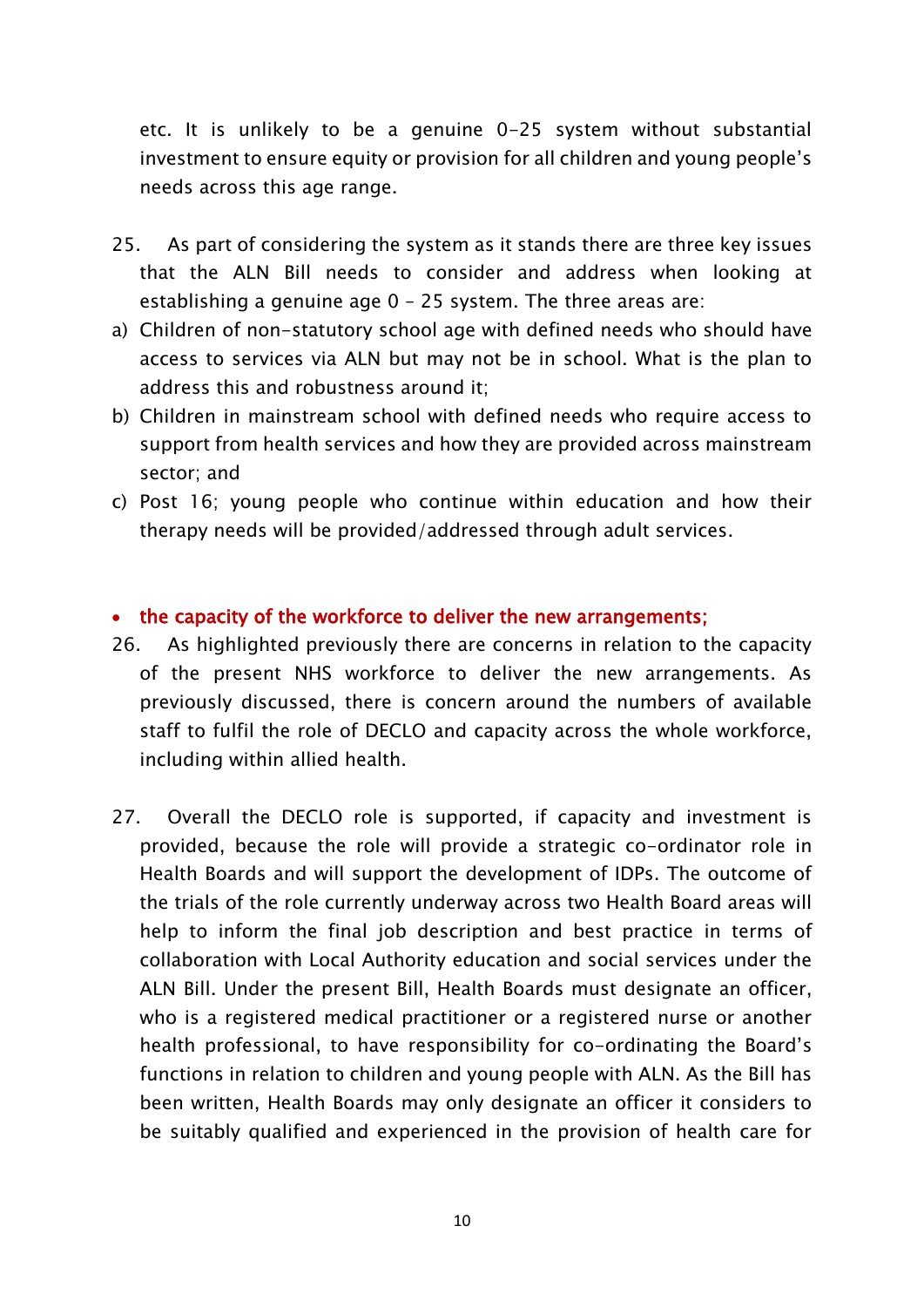children and young people with ALN. At this stage it is unclear how senior this role needs to be and the key qualifications that will be required.

- 28. As well as considering who will carry out the DECLO role within Health Boards, the fact that there is only one DECLO within each Health Board will lead to a significant workload for this person, especially for Health Boards with a number of Local Education Authorities to liaise with or Health Boards with a rural population covering a large geographical area such as Powys teaching Health Board.
- 29. The current demand and capacity plans within health only look at new referrals into services and whether there are sufficient assessment appointments to meet that flow rate across health. When looking at the capacity to deliver against the ALN Bill, we can envisage changes in demand along the following lines:
	- An increase in the number of children with an IDP, which will be statutory;
	- It will be difficult to move children through health services who have an IDP as parents and other partners will be resistant to health amending the IDP to say that needs have changed, as they may be aware it will result in a withdrawal of service. Following the principles of collaborative working and agency working this will be a contentious issue. Children will therefore stay in the system for longer requiring service provision (that is statutory) for substantially longer periods of time;
	- Change in age range 0-2 and post 16 will increase demand on the present workforce;
	- Conflict around health provision will be the responsibility of health to establish redress mechanisms. Dealing with this will be a new demand; and
	- Significant training requirement for all public sector staff to increase awareness of, and participation in, the ALN procedures effectively.

# The proposed new arrangements for dispute resolution and avoidance.

30. While the proposals within the ALN Bill for resolution are clear in relation to lead and the roles, as indicated above, consideration of resolution over